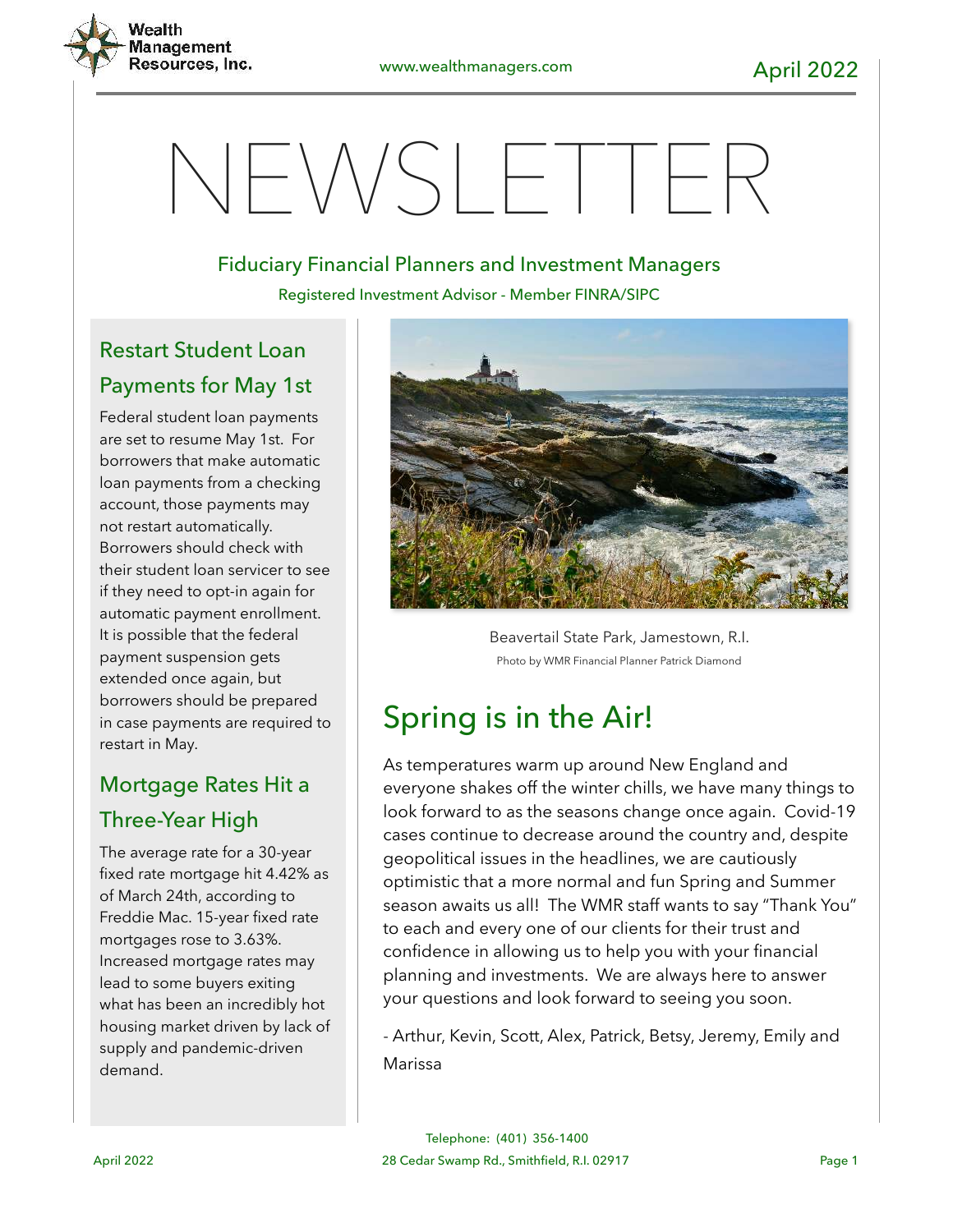

## WMR Staff attends NRICC Annual **Celebration**

Our team attended the Northern Rhode Island Chamber of Commerce Annual Celebration at the Kirkbrae Country Club on March 10th. The event was a big success for the NRICC and well-attended by local businesses (big and small) and Rhode Island government officials. Congrats to the NRICC staff!

## Medicare Part B Premium Reduction Recommended

Premiums for Medicare Part B jumped by 14% in 2022, but a a recommendation by Health and Human Services (HHS) may bring some cost relief. According to an HHS press release earlier this year, it has requested that the Centers for Medicare and Medicaid Services reassess the premium increase due to changes in certain Alzheimer treatment costs. A decision will come later this year.

#### www.wealthmanagers.com April 2022



Mr. Orvis, this month's WMR Office Mascot

### Estate Planning: What is a Power of Attorney?

When it comes to estate planning, a key document that is easily misunderstood is the power of attorney. Two different "powers" come into play for most people: (1) a power of attorney for financial transactions; and (2) a healthcare power of attorney (also referred to as a healthcare proxy). These are two separate but important documents for everyone regardless of age. A power of attorney for financial transactions is a document that legally authorizes a trusted person (or persons), that you designate in the document, to conduct financial transactions on your behalf in the case you are incapacitated or otherwise unable to conduct a transaction or pay a bill. It only remains in effect while you are alive and terminates automatically by law upon death (at which time other documents take effect, such as a Will). On the other hand, a healthcare power of attorney designates a trusted person (or persons) to receive information and give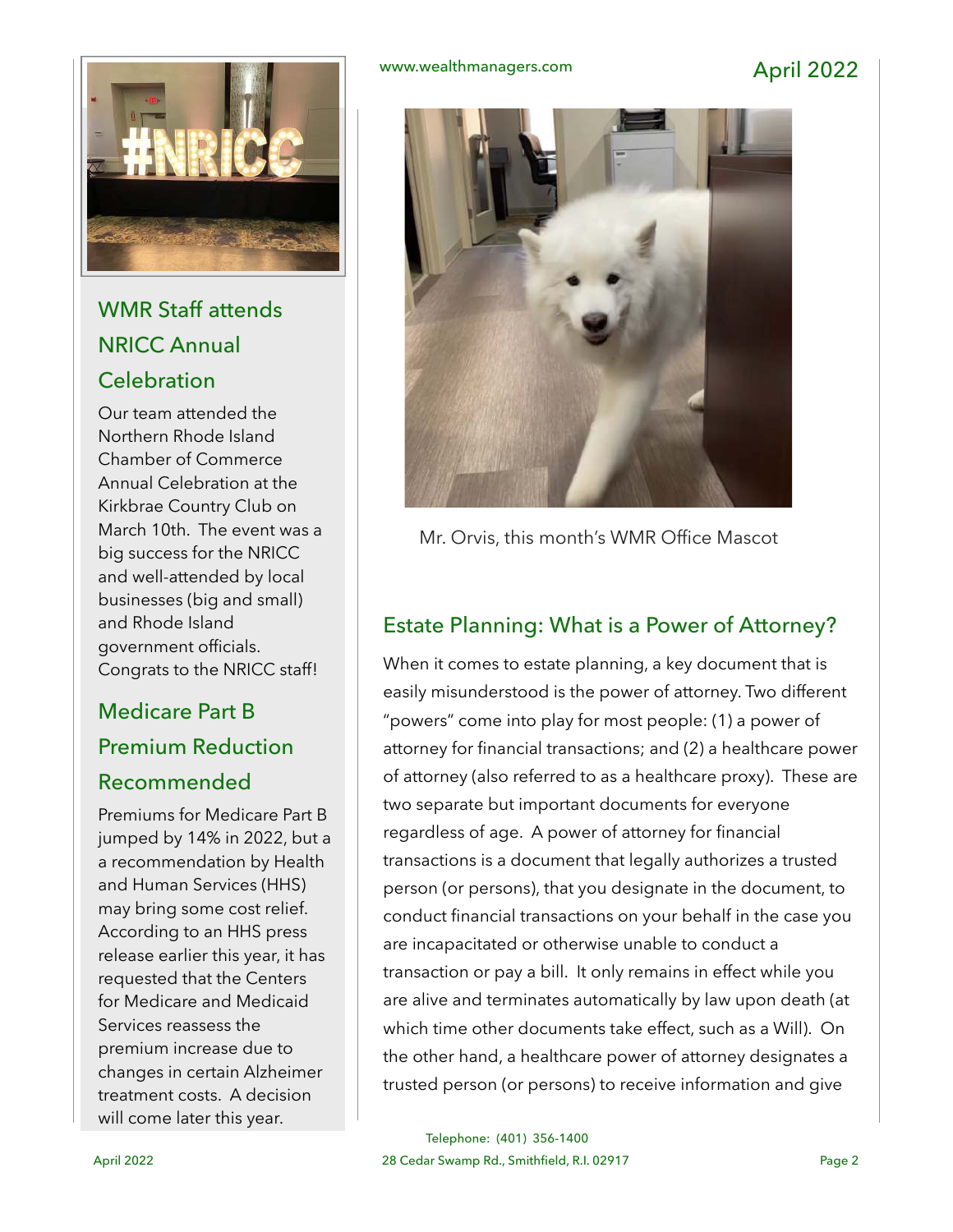instructions to your healthcare providers, doctors and nurses. The healthcare power of attorney or healthcare proxy is not to be confused with a healthcare directive or "Living Will" (which normally documents your wishes around extraordinary efforts to keep you alive, such as a "Do Not Resuscitate" or DNR order). The healthcare proxy simply allows a person you designate to talk to your medical providers, get information about your care, and give instructions. You can find these forms online and complete them yourself (requirements vary by state). It is always a good idea to speak with your advisor and an estate planning attorney about these documents and estate planning generally.

#### Cyber Security and Phishing Scams in Focus

With geopolitical events in the news and in the minds of many of our clients, the WMR team is confident that the custodians we work with are monitoring the security and safety of their computer and electronic systems to ensure the protection of your assets and information. Generally with cyber attacks and cyber crimes, the issue isn't "if it will happen" but "when it will happen." Due to this fact, we chose to work with large, well-established custodians, such as Charles Schwab and SEI, because they provide a high-level of confidence around cyber protection and cyber security through the use of cutting-edge tools and technology, operational controls, and incident response. Just as our custodians must remain vigilant against cyber attacks and intrusions, so must our clients. Fraudulent emails, text messages, and phone calls are an unfortunate reality of our technological world. Never open suspicious emails or text messages or click on links or attachments from an unknown sender or that otherwise look unusual, suspicious, or unexpected. And never provide personal identifiable information (such as your Social Security number or date of birth) to an unknown/suspicious caller or email. If you ever have a question about the authenticity of a communication (phone/email/text) relating to your financial accounts, please do not hesitate to call our office. WMR will never ask you to provide sensitive personal information via email.

#### Do Households Save More When Children Age and Move Out?

In a recent study by the Center for Retirement Research at Boston College, researchers looked at household/parental spending and saving when children move out of the house for good. While the study observed a lower level of household spending when children "left the nest," it did not correspond with an expected rise in parental savings, specifically retirement savings. Several hypotheses were given for this disconnect, including parents might be paying down debt faster, or could be assisting adult children financially. Researchers felt the most compelling explanation is that parents work less (and therefore earn and save less) once children leave the home and are no